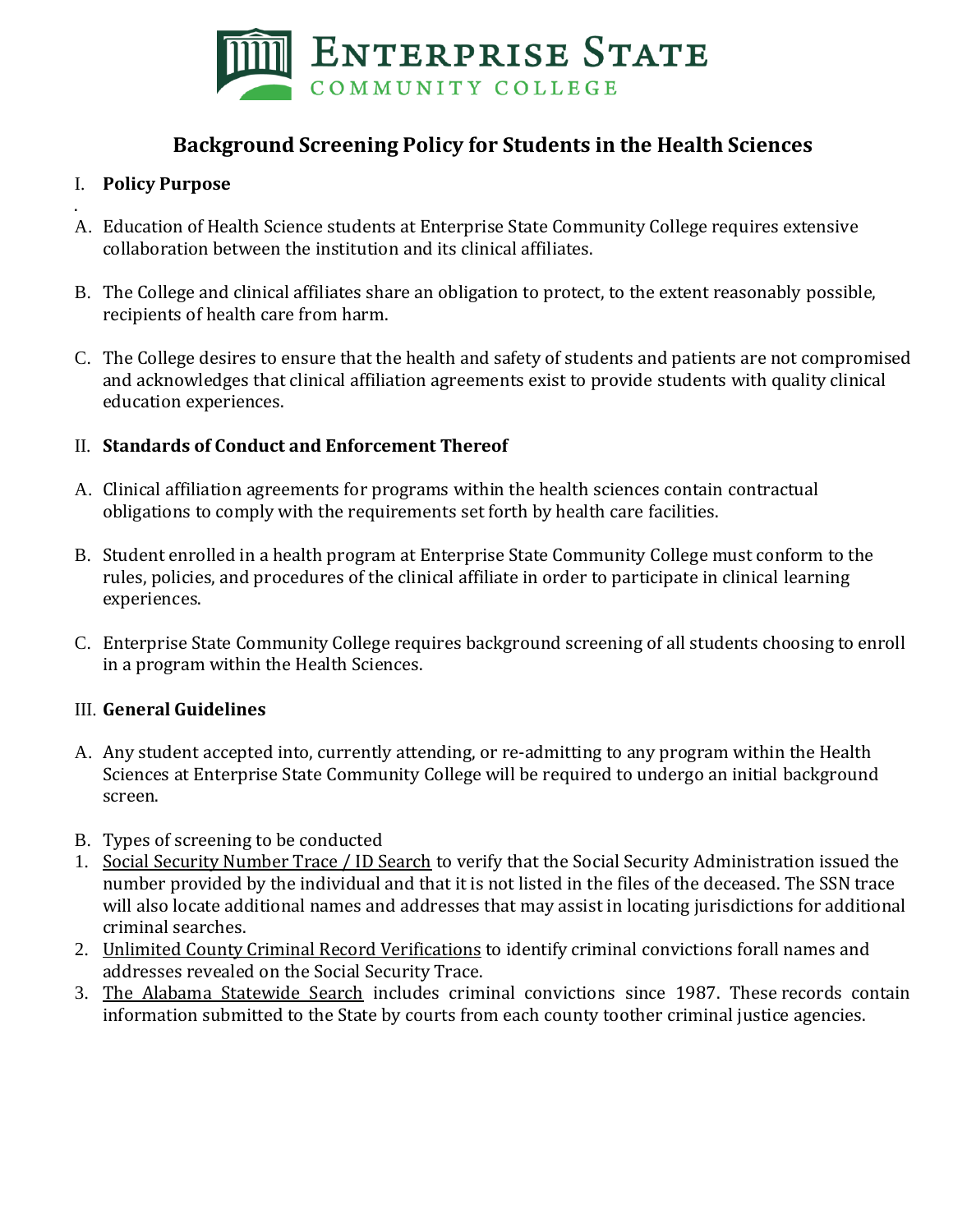

- 4. FACIS (Fraud and Abuse Control Information System) Database Searches to identifyadverse actions of individuals and entities in the health care field, including information on disciplinary actions ranging from exclusions and debarments to lettersof reprimand and probation. Among others, searches include the OIG, GSA, OFAC and National Terrorist Watch List.
- a) Office of the Inspector General (OIG) List of Excluded Individuals/Entities identifies those individuals who have committed offenses deeming them ineligibleto care for patients receiving Medicare, Medicaid and other Federal health care benefits.
- b) General Services Administration (GSA) Excluded Parties List Service identifies the List of Parties Excluded (EPLS) that identifies those excluded throughout theUS Government from receiving Federal contracts and certain types of Federal financial/non-financial assistance/benefits.
- c) Office of Foreign Assets Control (OFAC) List of Specially Designated Nationals(SDN) includes individuals associated with terrorism and Narcotics Trafficking.
- d) National Terrorist Watch List contains names of international terrorism suspectsand those of people who aid them.
- 5. National Sex Offender Public Registry, maintained by the U. S. Department ofJustice, returns complete profiles of sex offenders, including their convictions.
- 6. Professional License, Certification, or Designation Verification confirms validity ofprofessional license(s) claimed by an individual. Verification usually consists of license type, date of issuance, expiration date, current standing and existing restrictions, if any, on the license. Disciplinary actions or suspensions may also be disclosed based on availability from the licensing authority.

## IV. **Student Guidelines**

- A. Consent
- 1. Submission of all information disclosed in the process of requesting a background screening will be the responsibility of the student.
- 2. The *Disclosure & Authority to Release Information* form required in on-line creation of an account through the College-approved vendor must be signed by the student.
- 3. A *Background Screening Consent and Release Form* containing appropriate signatures must be submitted to and a copy kept on file in the applicable health program office student file. A copy of the *Background Screening Policy for Students* can be found in PN Student Policy Manual (given to students upon program admission) and on ESCC's Practical Nursing Program page.
- B. Procedure Policies
- 1. Background screens will be scheduled and conducted by a College-designated vendor in accordance with program specific admission deadlines and/or semester start dates. **Background screens performed by any other vendor or agency will not be accepted.**
- 2. Students reinstated to a health program after an absence from program coursework of one semester or more, will be required to submit a screening update to the College- approved vendor.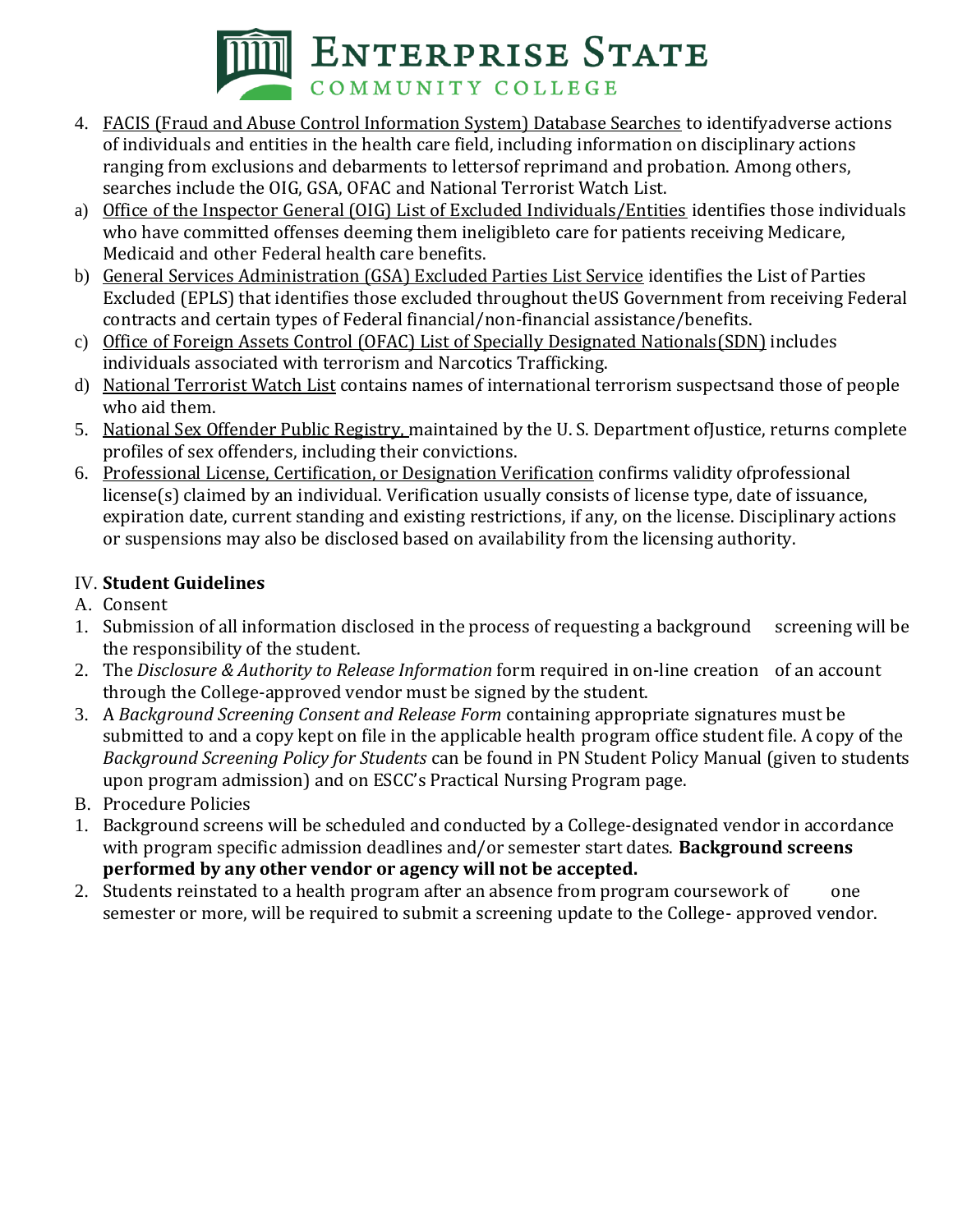

- 3. All expenses associated with background screening, whether initial screens orupdates, are the responsibility of the student.
- a) Any applications of financial aid resources must follow aid-specific guidelines approved by the provider.
- b) Any expenses not applicable to financial aid resources must be provided by thestudent.
- 4. Failure to complete the background screen by the published deadline and/or refusing to sign the consent, disclosure, and/or release authorization form(s) will prohibit a student from attending health program courses.
- a) The student will be advised to officially withdraw from registration in any courseswithin the applicable health program prefix.
- b) If the student does not officially withdraw, a grade of "F" will be recorded for the course(s).
- 5. A student who experiences extenuating circumstances that prohibit completion of the background screen by the deadline should contact the nursing program coordinator. In the event that a student is allowed to proceed with background screening beyond the designated deadline, he/she will not be allowed to attend any clinical experiences until the full background screen process is completed.
- V. **Results**
- A. Background checks must be accomplished prior to assignment of any student for a clinical rotation and **annually thereafter** for subsequent clinical rotations.
- B. Results of background screening are confidential and will be released only to theindividual student and to the approved College designee.
- C. If required by affiliate contracts, clinical affiliates will be provided with a copy ofnegative results for students assigned to the specific agency.
- D. Receipt of a positive background screening report will require further review by theCollege designee and appointed affiliate representatives.
- 1. Background screens which could render a student ineligible to obtain clinical learning experiences include, but are not limited to:
- a) Certain convictions or criminal charges which could jeopardize the health andsafety of patients.
- (1) Crimes against the person, such as battery or assault
- (2) Crimes based on dishonesty or untruthfulness, such as theft or embezzlement
- (3) Drug or substance abuse-related crimes, including but not limited to, use, manufacture, distribution, possession, and/or purchase of illegal substances.
- b) Sanctions or debarment.
- c) Felony or repeated misdemeanor activity within the past 5 years.
- d) Office of the Inspector General violations including inclusion of one's name on anexcluded party list.
- e) Other crimes as deemed ineligible by appointed affiliate representatives
- 2. In the event of a positive background screen, the student will be notified of the results by the College designee and the screening vendor.